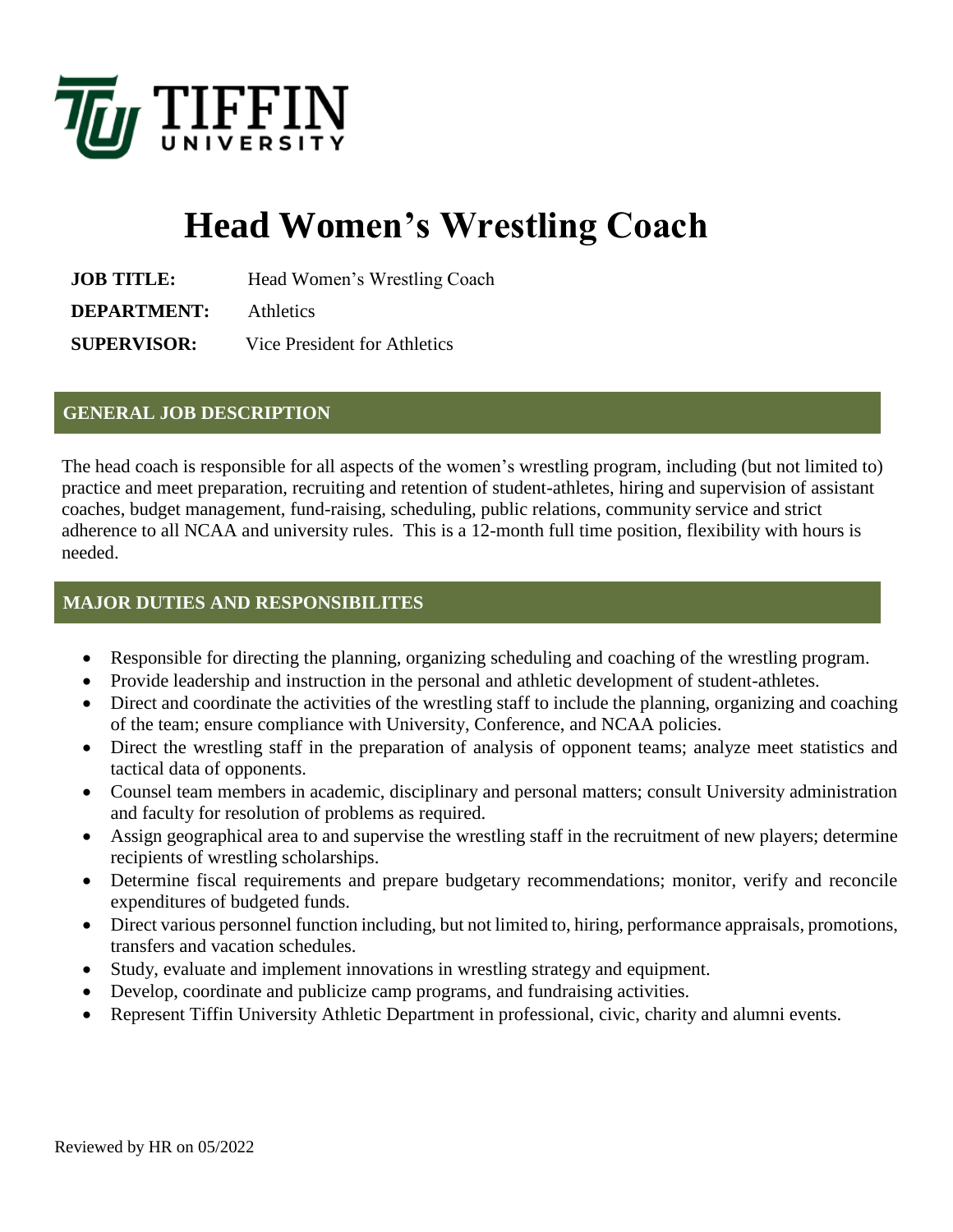

## **MINOR DUTIES AND RESPONSIBILITIES**

- Strong communication and interpersonal skills
- Proven record of integrity and leadership
- Willingness to advance the goals of the Tiffin University Department of Athletics, including fundraising
- A commitment to the academic success and graduation of student-athletes
- Knowledge of international/nationwide/statewide recruiting is preferred

## **QUALIFICATIONS FOR THE JOB**

*Education:*

Bachelor's degree required, Master's degree preferred from an accredited institution.

*Experience:*

A minimum two (2) years*'* experience coaching in higher education.

#### **KEY COMPETENCIES**

| Interdependence:                  | Uses drills and activities that allow athletes of various levels to experience<br>success and engages at heless of various levels and ability to develop key skills.                                                                                            |
|-----------------------------------|-----------------------------------------------------------------------------------------------------------------------------------------------------------------------------------------------------------------------------------------------------------------|
| Communication:<br>Accountability: | Establishes rapport and fosters positive reinforcement through verbal and non-<br>verbal communications and articulates expectations in a clear manner<br>Establishes and maintains appropriate behavior with members in the internal and external<br>community |
| Respect:                          | Promotes an environment for positive interpersonal relations based on mutual<br>respect and embraces diversity                                                                                                                                                  |
| <i>Entrepreneurship:</i>          | Demonstrates the commitment towards innovative concepts for self-growth,<br>professional improvement and ongoing self-evaluation with self and student<br>athletes.                                                                                             |

## **PHYSICAL REQUIREMENTS**

Ability to sit, stand and instruct student athletes for long periods.